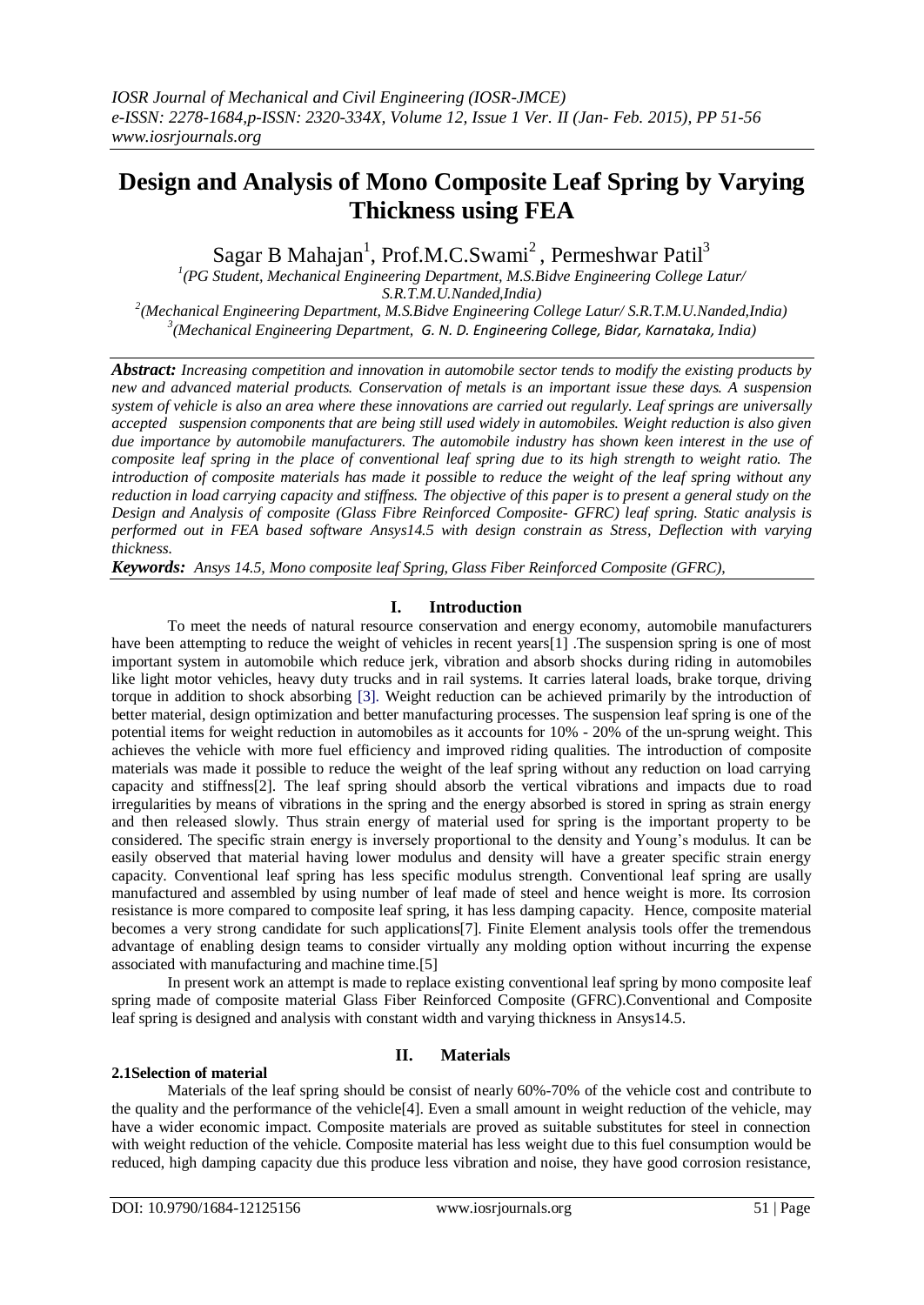high specific modulus and strength and longer fatigue life. Hence, the composite materials have been selected for leaf spring design.

#### **2.2Fibres selection**

The commonly used fibers are carbon, glass, keviar, etc. Among these, the glass fiber has been selected based on the cost factor and strength. The types of glass fibers are C-glass, S-glass and E-glass. The C-glass fiber is designed to give improved surface finish. S-glass fiber is design to give very high modular, which is used particularly in aeronautic industries[4]. The E-glass fiber is a high quality glass, which is used as standard reinforcement fiber for all the present systems well complying with mechanical property requirements. Thus, E-glass fiber was found appropriate for this application.

#### **2.3Resins selection**

Many thermo set resins such as polyester, vinyl ester epoxy resin are being used for fiber reinforcement plastics (FRP) fabrication. Among these resin systems, epoxies show better inter laminar shear strength and good mechanical properties Different grades of epoxy resins and hardener combinations are classifieds, based on the mechanical properties. Among these grades, the grade of epoxy resin selected is Dobeckot 520 F and the grade of hardener used for this application is 758. Dobeckot 520 F is a solvent less epoxy resin. This in combination with hardener 758 cures into hard resin. Hardener 758 is a low viscosity polyamine. Dobeckot 520 F, hardener 758 combinations is characterized by good mechanical and electrical properties, faster curing at room temperature and good chemical resistance properties.[4]

## **III. Mechanical Properties Of Material**

## **3.1. Material for Steel leaf spring**

The material selected for steel leaf spring is 55si2Mn90.[2]

The design parameters selected for steel leaf are listed in table 1.

| <b>Properties</b>                  | Value             | Unit              |
|------------------------------------|-------------------|-------------------|
| Material                           | Steel (55si2Mn90) |                   |
| Young's modulus                    | $2.1*105$         | Mpa               |
| Tensile strength                   | 1962              | Mpa               |
| <b>Yield Strength</b>              | 1470              | Mpa               |
| Design Stress                      | 600               | Mpa               |
| Density                            | 7700              | kg/m <sup>3</sup> |
| Poisson Ratio                      | 0.29              |                   |
| Total Length of spring(eye to eye) | 1010              | mm                |
| Arc height at axle seat or         | 120               | mm                |
| Camber height                      |                   |                   |
| Thickness of leaf spring           | 28,30,32          | mm                |
| Width of leaf spring               | 45                | mm                |

# **Table-1: design parameters of steel leaf sprig**

## **3.2. Materials for Composite leaf spring**

Based on the specific strain energy of steel spring and some composite materials, the E-glass/epoxy is selected as the spring material. The parameters for composite leaf spring material are listed in table 2.

| Table-2: parameters of GFRC leaf spring |  |  |
|-----------------------------------------|--|--|
|-----------------------------------------|--|--|

| Properties                                    | Value |
|-----------------------------------------------|-------|
| Tensile modulus along X-direction (Ex), MPa   | 10370 |
| Tensile modulus along Y-direction (Ey), MPa   | 6030  |
| Tensile modulus along Z-direction (Ez), MPa   | 1530  |
| Tensile strength of the material, MPa         | 800   |
| Compressive strength of the material, MPa     | 450   |
| Shear modulus along XY-direction (Gxy), MPa   | 2433  |
| Shear modulus along YZ-direction (Gyz), MPa   | 1600  |
| Shear modulus along ZX-direction (Gzx), MPa   | 2433  |
| Poisson ratio along XY-direction (NUxy)       | 0.230 |
| Poisson ratio along YZ-direction (NUyz)       | 0.039 |
| Poisson ratio along ZX-direction (NUzx)       | 0.230 |
| Mass density of the material $(\rho)$ , kg/m3 | 2100  |
| Flexural modulus of the material, MPa         | 40000 |
| Flexural strength of the material, MPa        | 1000  |

The specification of leaf spring [1] is as follows  $b=45$ mm t=30mm L=1010mm.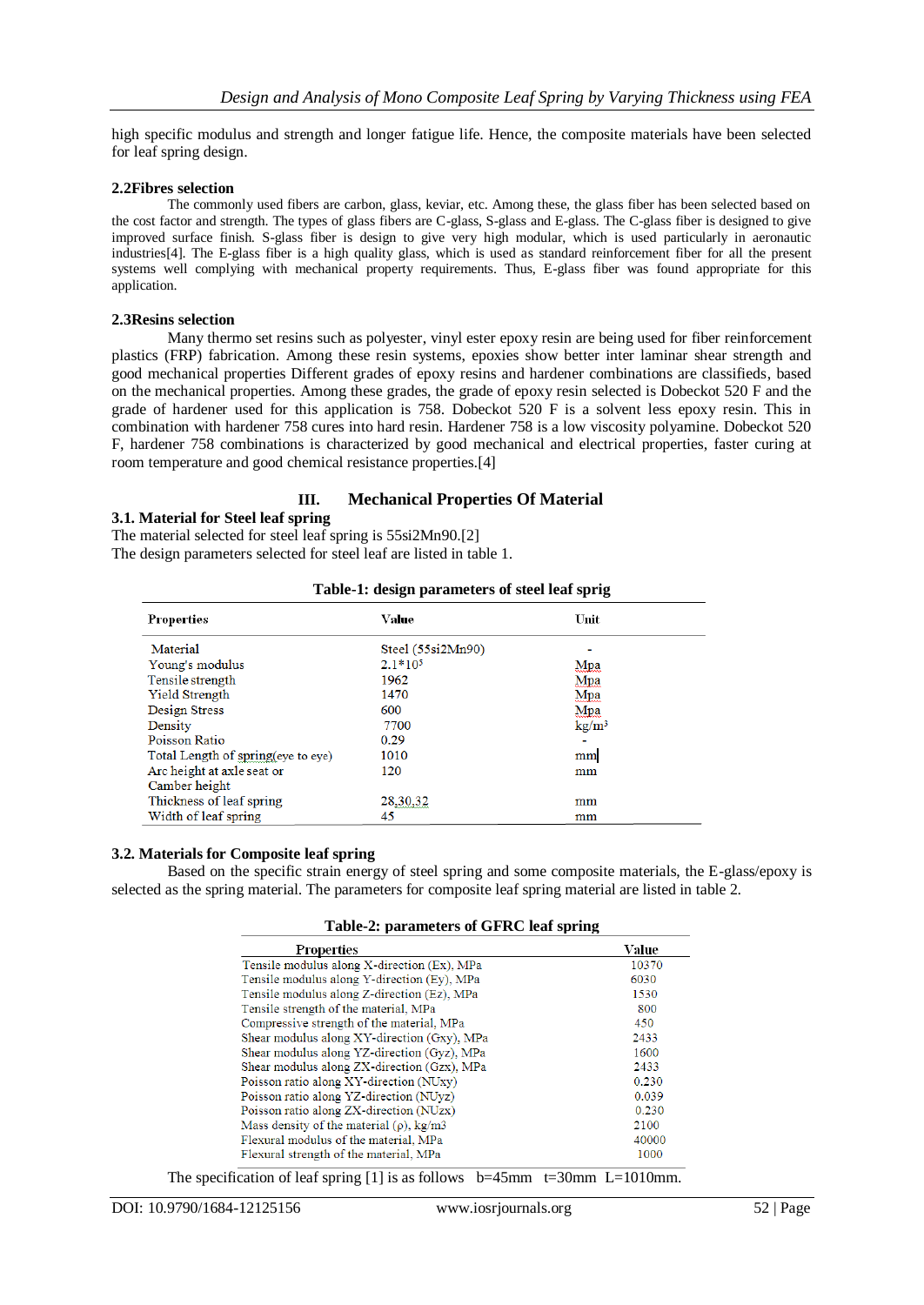## **IV. Specification Of Problem**

The objective of the present work is to design the E-glass/epoxy composite leaf spring for automobile suspension system and analyze it. This is done to achieve following

- To replace conventional steel leaf spring with E-glass/epoxy composite leaf spring.
- To achieve substantial weight reduction in the suspension by replacing steel leaf spring with composite leaf spring.
- A virtual model of both steel and mono composite leaf created in DM-design modular in Ansys14.5 constant width and varying thickness and for analysis by applying Static Loading condition. After analysis a comparison is made between existing conventional steel leaf spring and mono composite leaf spring in terms of deflection, Stress.

## **V. Results And Discussions**

## **5.1Analytical Calculation**

In present analysis at load 300kg.

$$
\sigma = \left(\frac{6\text{WL}}{\text{bt}^2}\right) \qquad \mathcal{S} = \left(\frac{\text{WL}^3}{3\text{EI}}\right)
$$

| Thickness (mm) |        | Deformation (mm) |        | Stresses $(N/mm^2)$<br>Stiffness (N/mm) |              |           |
|----------------|--------|------------------|--------|-----------------------------------------|--------------|-----------|
|                | Steel  | Composite        | Steel  | Composite                               | <b>Steel</b> | Composite |
| 28             | 154.52 | 128.97           | 877.97 | 252.75                                  | 19.04        | 22.81     |
| 30             | 120.32 | 104.85           | 743.10 | 220.18                                  | 24.45        | 28.06     |
| 32             | 99.33  | 86.40            | 653.27 | 193.51                                  | 29.62        | 34.06     |

| Table-3: Analytical Result of Conventional and composite Leaf Spring. |  |
|-----------------------------------------------------------------------|--|
|-----------------------------------------------------------------------|--|

## **5.2 FEA (Finite Element Analysis)**

FEA tool is the mathematical idealization of real system. Its a computer based method that breaks geometry into element and link a series of equation to each, which are then solved simultaneously to evaluate the behavior of the entire system.[5]. Ansys14.5 software is commercially available software which is capable of analyzing the given part by means of structural, thermal, fluid ,harmonic analysis.



**Fig.1.Typical FEA procedures by commercial software**

## **5.2.1Geometry of leaf spring and Model meshing of leaf spring**

This geometry has been created in Design modeler (DM) Ansys14.5as per dimensions as shown in fig3. The meshed model of mono leaf spring with an element size of 5mm brick mesh is as shown in fig 4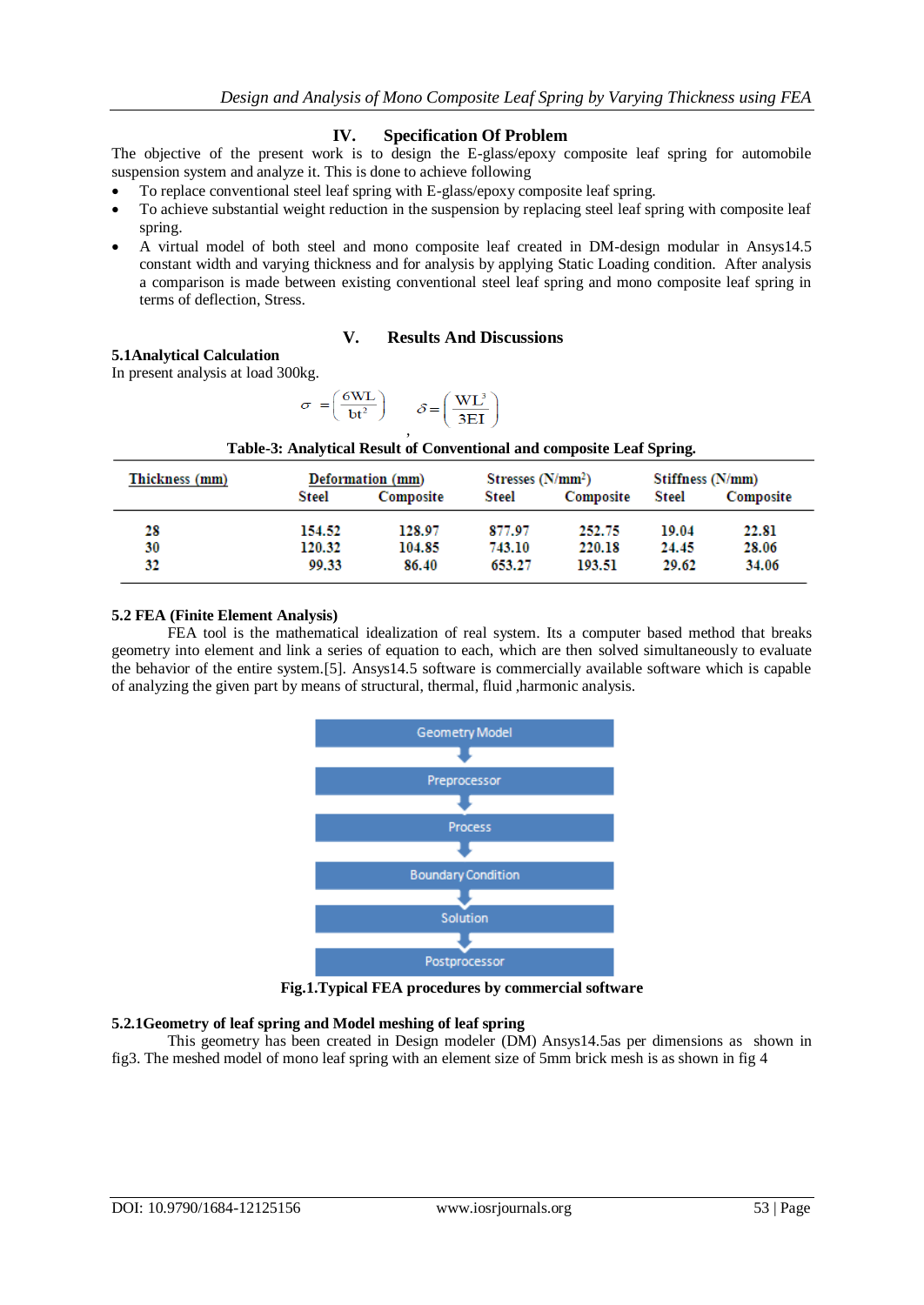*Design and Analysis of Mono Composite Leaf Spring by Varying Thickness using FEA*





**Fig.2. 3-D Model of leaf spring Fig.3. Meshed model of leaf spring**

# **5.2.2 Fixed Support and cylindrical support.**

For the leaf spring analysis one eye end of the leaf spring is fixed to the chassis of the vehicle and the fixed support at another eye end of the leaf spring model. and cylindrical support is applied to the other eye end of leaf spring model.



**Fig.4. Fixed support and cylindrical support with load**

# **5.3.FEA Results**

**5.3.1Deflection for composite leaf spring at varying thickness**



**Fig. 5 deformation of Composite leaf spring at thickness 28mm,30mm and 32mm respectively**

**Table-4: FEA Result of deformation of Composite leaf spring at thickness 28mm,30mm and 32mm.**

| Thickness (mm) | Deformation (mm)<br>Stiffness (N/mm) |           |       |           |
|----------------|--------------------------------------|-----------|-------|-----------|
|                | Steel                                | Composite | Steel | Composite |
| 28             | 152.52                               | 135.87    | 19.29 | 21.66     |
| 30             | 119.49                               | 93.957    | 24.62 | 31.32     |
| 32             | 96.33                                | 79.068    | 30.55 | 37.22     |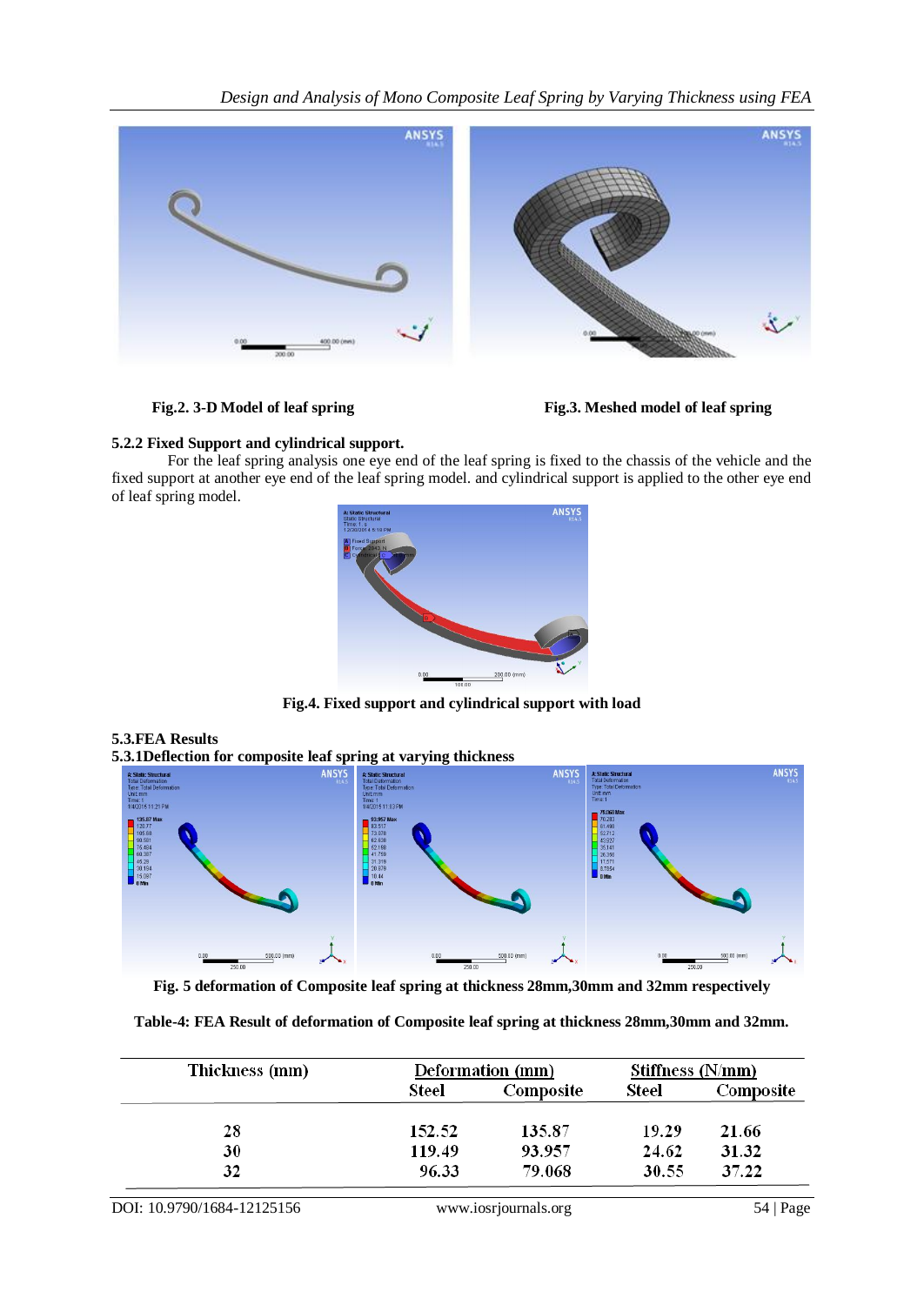

**5.3.2.Stress for Composite Leaf Spring at varying thickness.**

**Fig. 6. Stress of Composite leaf spring at thickness 28mm,30mm and 32mm respectively**

| Table-5: FEA Result of Stresses of Composite leaf spring at thickness 28mm, 30mm and 32mm |  |  |
|-------------------------------------------------------------------------------------------|--|--|
|-------------------------------------------------------------------------------------------|--|--|

| Thickness (mm) | Stresss (N/mm <sup>2</sup> ) |           |  |
|----------------|------------------------------|-----------|--|
|                | Steel                        | Composite |  |
| 28             | 875.97                       | 280.82    |  |
| 30             | 741.29                       | 249.62    |  |
| 32             | 651.27                       | 222.62    |  |

**VI. Graphical comparison of Conventional and composite Leaf spring 6.1Thickness Vs Deflection**